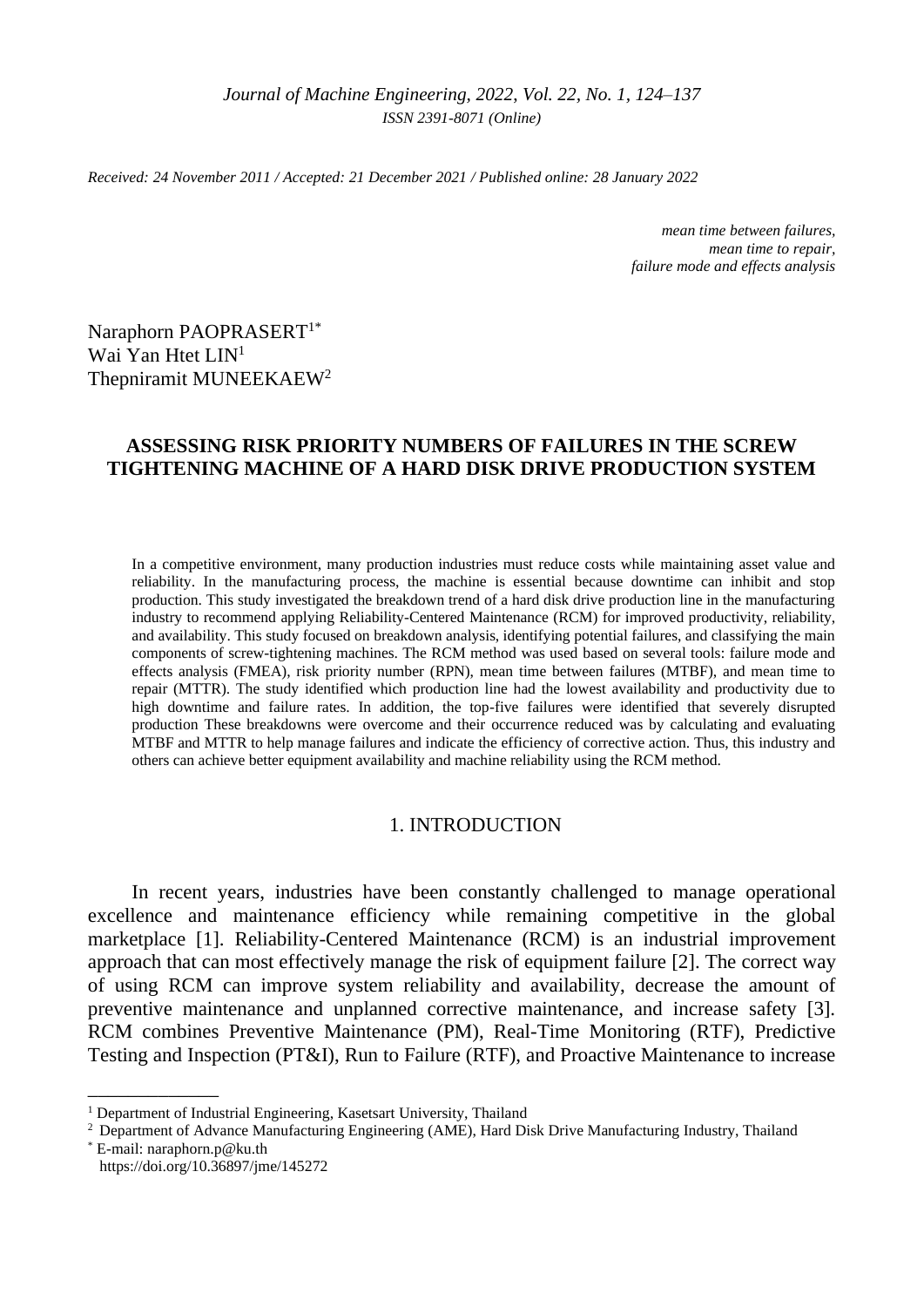the likelihood that a machine or component will function as intended over its design life cycle with the least amount of maintenance and downtime while minimizing life-cycle costs [4].

Gusarov demonstrated and focused on improving the reliability of steam engines, improving machine reliability, and reducing maintenance costs as the most critical components in the production of electricity in steam-piston engines and system processes. As a result, reliability could significantly impact every machine and was required to improve operational efficiency [5]. Trukhanov reported calculating the desired reliability of complex systems or machines using failure probability and mean time between failures (MTBF). In this case, the results improved the reliability of complex technical systems, such as mobile facilities [6]. With reference to the Shiraz Refinery in Iran, Ebrahimzadeh et al. discovered that activities with a low risk priority number (RPN) have higher priority than activities with a higher RPN in terms of severity. Furthermore, achieving a high RPN in some activities, such as object handling and transportation, could enable appropriate control measures to be applied to the acceptable risk level, demonstrating the utility and effectiveness of the failure mode and effects analysis (FMEA) method [7]. Wessiani demonstrated that with the results proposed on how to classify based on the FMEA and RPN analysis, and some risk-mitigation measures were suggested that could be implemented when the business process was already running in another study in the poultry production process [8]. Afefy demonstrated the use of RCM in an actual industrial process to reduce total operating costs and breakdown maintenance while increasing system reliability and availability, along with the development of maintenance and downtime metrics [9]. System availability and life cycle cost are some of the key measures to evaluate key performance using the methods of MTBF and mean time to repair (MTTR) [10]. In another study, Ribeiro reported that maintenance management was strategic for production industries. The analysis used MTBF, MTTR, overall equipment effectiveness (OEE), and availability (A) to optimize production equipment performance, reduce costs, reduce lead times, and improve product quality. As a result of such actions, the line became more organized, the MTBF value increased, and the MTTR decreased [11]. Hallquist addressed that failure reporting analysis and corrective action system (FRACAS) provides a structured process for calculating reliability parameters such as MTBF based on real-world system operation data. A failure reporting system's goal is to plan, implement, and track corrective actions in response to the failures under investigation. When used correctly, this system can provide invaluable input to design teams, improve quality, and reduce life cycle costs [12].

In this section, we considered various types of maintenance used in the manufacturing and process industries. Most researchers have concentrated on classic RCM. Some researchers used software, while others did not. Furthermore, an Excel program was used to carry out maintenance programs that reduce maintenance costs while increasing machine availability and the reliability of industrial processes. The primary goal of this paper was to concentrate on the overall approach to working with maintenance in the organization as well as a long-term approach to developing an RCM strategy in manufacturing. This strategy also aimed to improve machine performance, particularly during downtime, and to reduce the likelihood of major component failure. The screw-tightening machine was studied using a FMEA, RPN analysis, and failure metrics (MTBF and MTTR). In addition, breakdown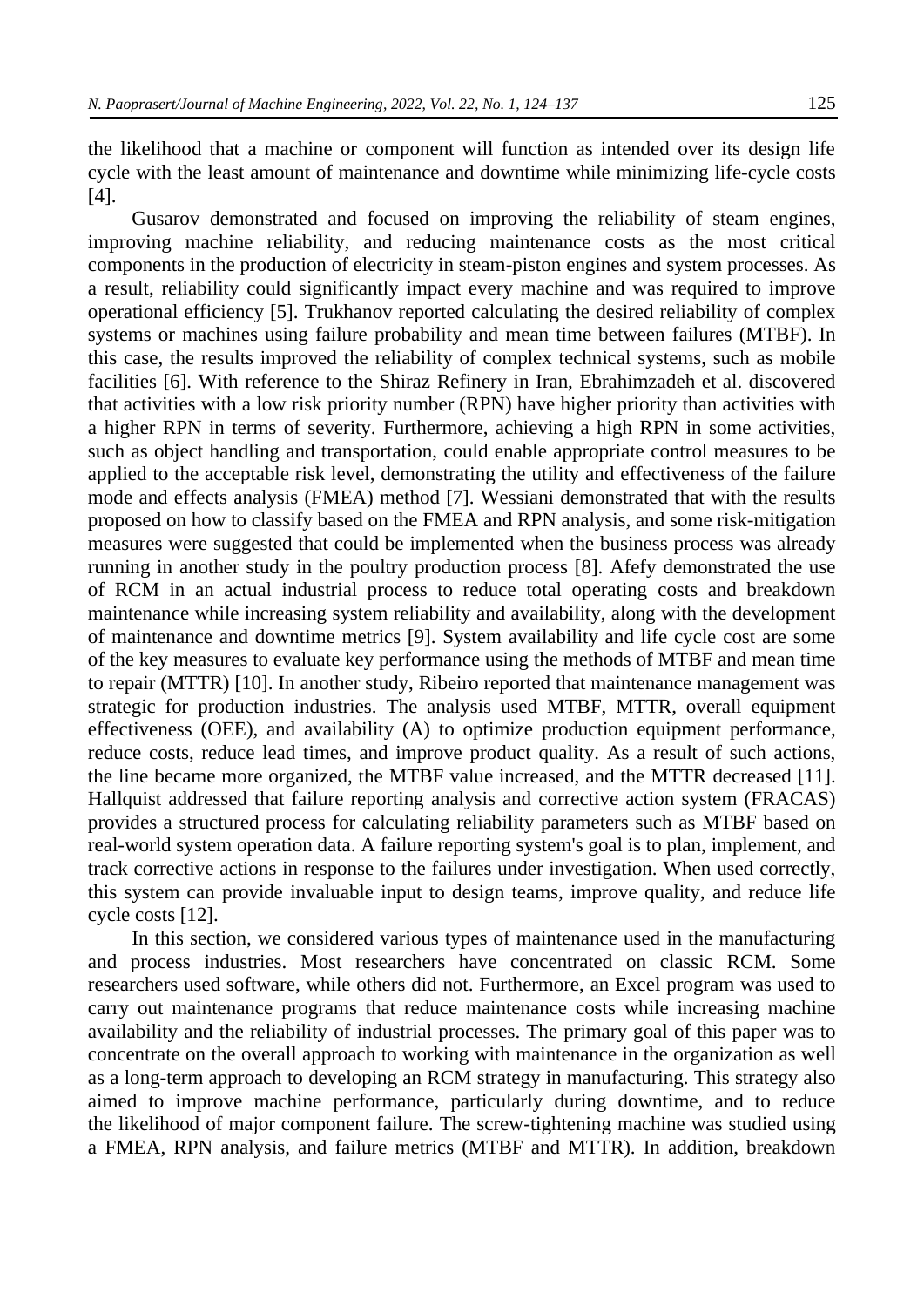data from the production line was accumulated throughout a one-year period from 2020 June to 2021 July. Finally, the proposed work resulted in guidelines and suggestions for implementing RCM in a screw-tightening machine of a hard disk drive (HDD) manufacturing system.

### 2. PROBLEM FORMULATION

The following analysis was carried out in a real case study that could be applied in large industries: machine selection and information collection, machine description and functional failures, FMEA, failure metrics (MTBF, MTTR), and downtime analysis. The flow chart of the methodology is shown in Fig. 1.



Fig. 1. Methodology Flowchart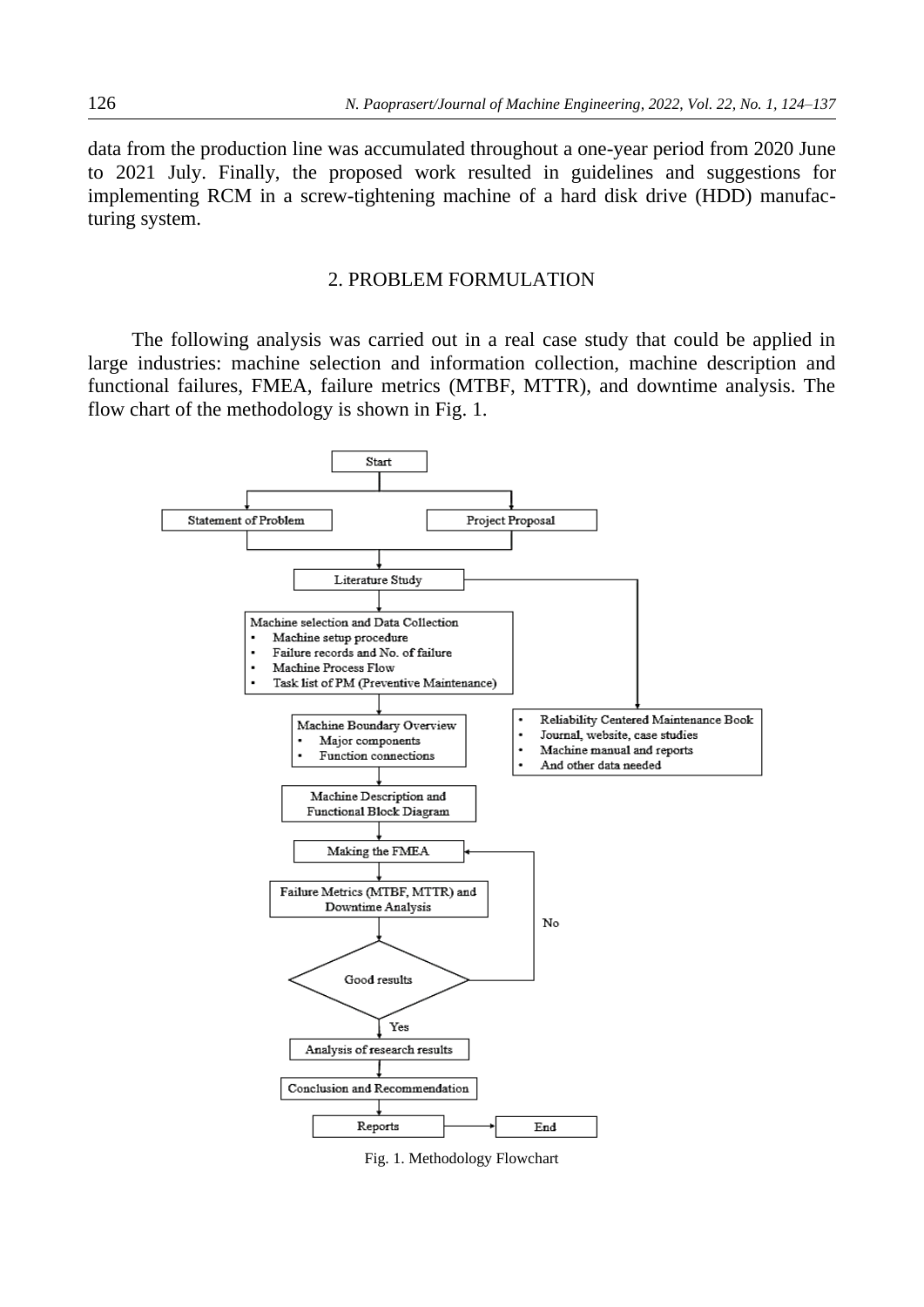## 2.1. MACHINE DESCRIPTION AND FUNCTIONAL FAILURES

In this part, a machine is defined as a group of components or facilities that support an operational function. The following step collected information about this equipment and determined which functions must be preserved by the machine [13]. Functional failures occur as a result of the definition of machine functions. Typically, each function has two types of failures. A function failure can be a total failure or partial loss of function [14].

### 2.2. FAILURE MODE AND EFFECTS ANALYSIS (FMEA)

FMEA was performed after identifying potential functional failures. The primary goal of this step is to identify the dominant failure modes, establish the cause and effect relationship between potential equipment failures and functional failures, and evaluate the FMEA worksheet. FMEA must define the component functions, functional failure, failure mode, and failure effects. Each potential failure mode and effect is rated in each of the following three factors. The severity (S) of the potential effect of the failure in terms of harmful effects on operation is rated. This includes the extent of the damage done. Damage can be financial, technological, structural, or work - related or environmental in nature. Occurrence (O), which indicates the likelihood of the failure occurring. The frequency with which a machine fails is related to its reliability. Detection (D), which assesses the likelihood that a problem will be identified before it reaches the end user or customer. This includes the ability to avoid failure (real time monitoring, etc.) The combination of these three factors is known as the RPN and is used to reflect the priority of the failure modes identified. RPN is simply calculated by multiplying three factors after the probability rating has been completed [13].

### 2.3 MEAN TIME BETWEEN FAILURES (MTBF) AND MEAN TIME TO REPAIR (MTTR)

MTBF is the average time between system breakdowns. MTBF is calculated as the ratio between the total operating time and the total number of failures. The MTBF is expressed mathematically as [15]:

$$
MTBF = \frac{\text{Total operational time}}{\text{Total number of failures}} \tag{1}
$$

MTTR refers to the average time required to repair a malfunctioning system and restore it to full functionality. In order to calculate MTTR, sum the time spent on the repairs and divide it by the number of repairs that are performed. MTTR is represented as [15]:

$$
MTTR = \frac{\text{Total maintenance time}}{\text{Total number of repairs}} \tag{2}
$$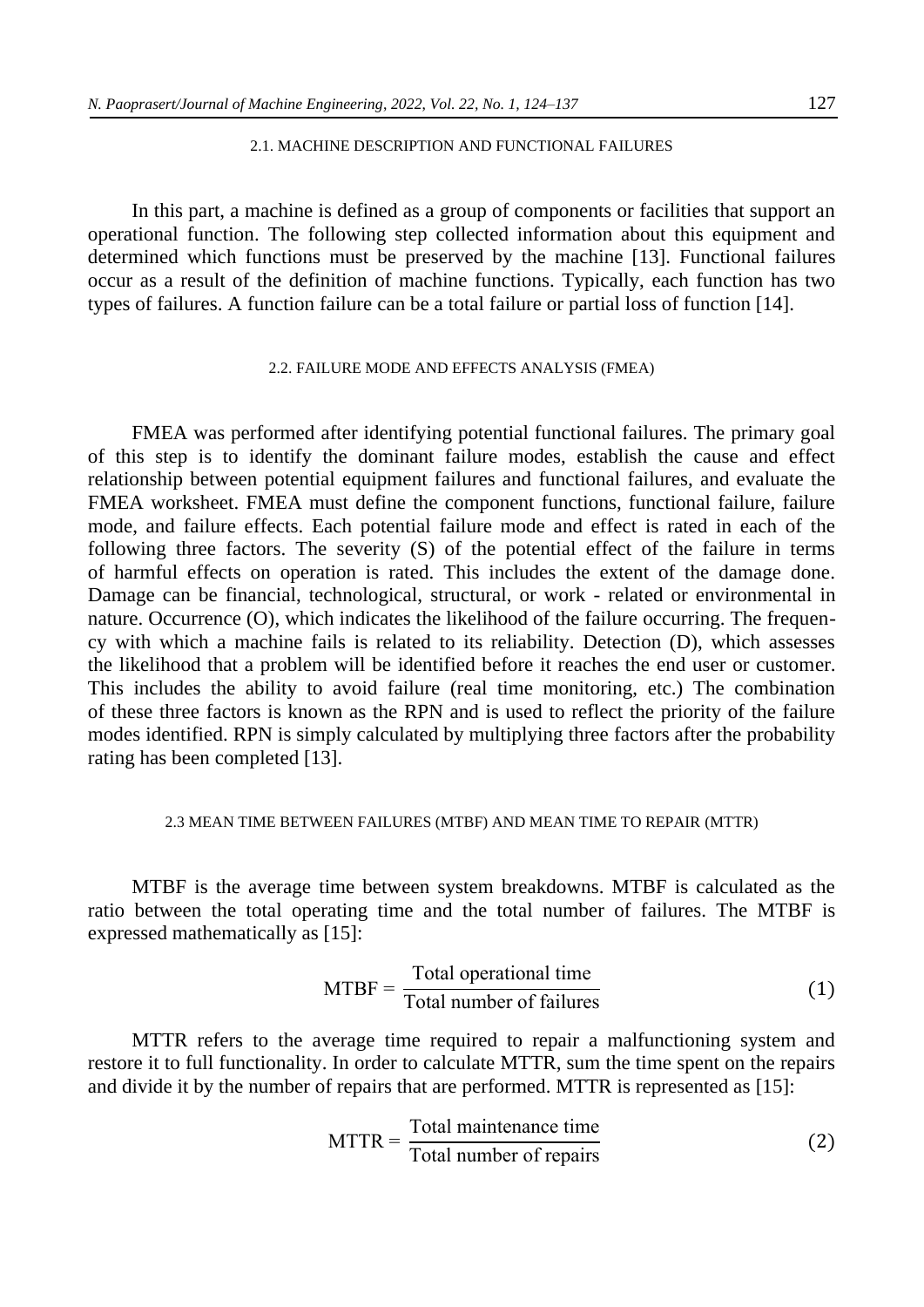## 3. DATA ANALYSIS

The necessary information and documents were gathered from the factory's maintenance team and the process engineering, tooling, and engineering departments between 2020 June and 2021 July. The maintenance worksheet also collected data from the engineering team and the process instruction manual.

#### 3.1. MACHINE DESCRIPTION AND FUNCTIONAL BLOCK DIAGRAM

Figure 2 depicts the functional block diagram of the screw-tightening machine and shows the primary function of the machine from start to finish.

Figure 3 displays the process flow chart of all machine components, their functional relationships, and the in and out interfaces.



Fig. 2. Screw-tightening machine functional block diagram



Fig. 3. Screw tightening machine process flow chart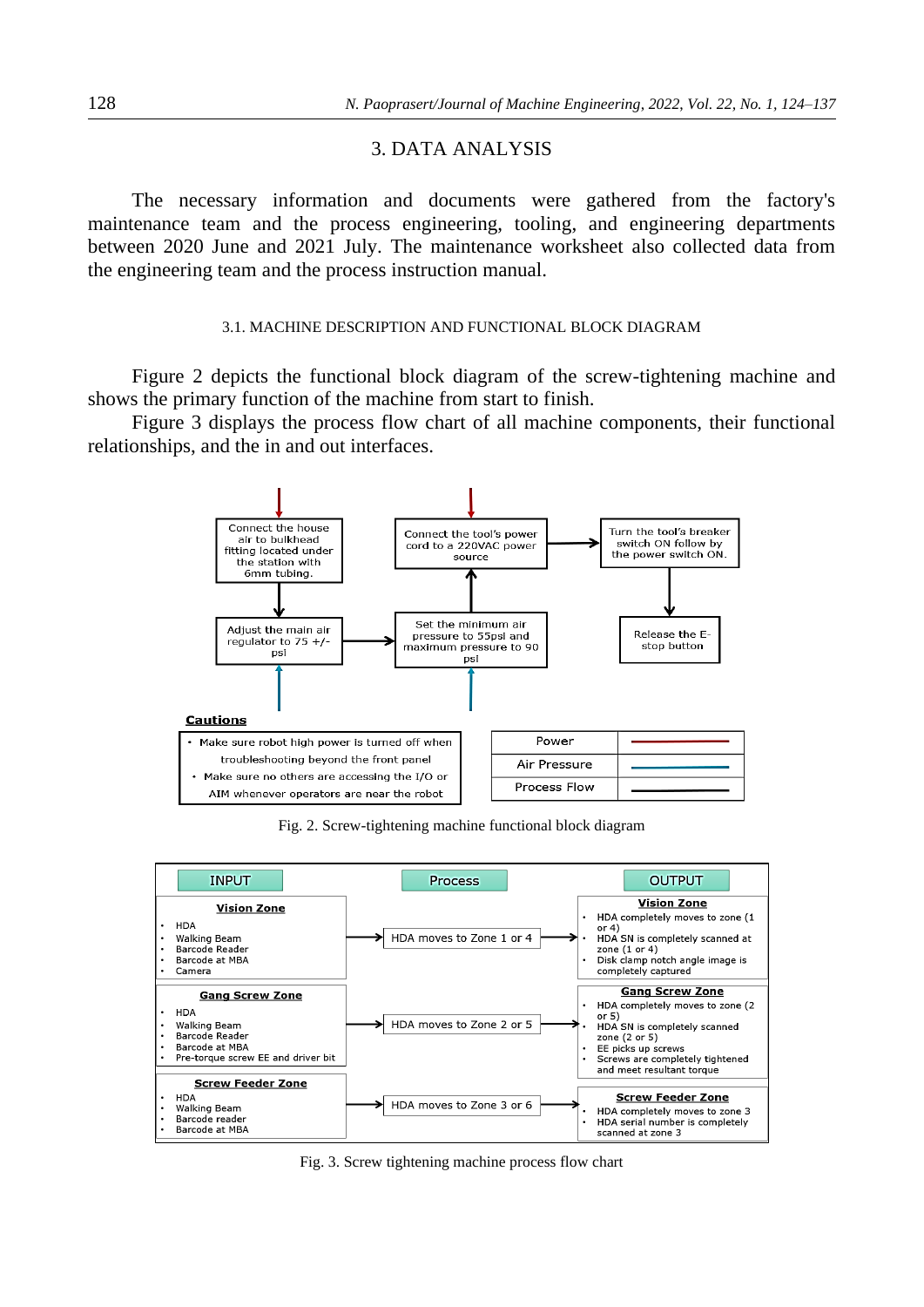### 3.2. FAILURE MODE AND EFFECTS ANALYSIS (FMEA)

FMEA is a procedure that combines a failure mode and effect analysis, influenced by severity, occurrence, and detection. The *RPN* was used to prioritize action-taking based on the company parameters  $(RPN = S \times O \times D)$ , where *S* is the rank of the severity of the failure mode, *O* is the rank of the occurrence of the failure mode, and *D* is the rank of the likelihood the failure will be detected (Table 1).

|     | Factors for failure mode evaluation              |                                                |                  |                |                |     |  |
|-----|--------------------------------------------------|------------------------------------------------|------------------|----------------|----------------|-----|--|
| ID  | Components                                       | Failure mode                                   | S                | $\overline{O}$ | D              | RPN |  |
| 1.1 |                                                  | Bit broken                                     | $\tau$           | 3              | $\overline{2}$ | 42  |  |
| 1.2 |                                                  | Gang driver alignment out                      | 6                | 5              | $\overline{2}$ | 60  |  |
| 1.3 | Gang driver module                               | Gang driver rotation issue                     | 7                | 4              | 2              | 56  |  |
| 1.4 |                                                  | Torque value out control                       | 5                | 3              | 3              | 45  |  |
| 1.5 |                                                  | Torque value out specification                 | 5                | 3              | 3              | 45  |  |
| 2.1 |                                                  | MBA detect sensor issue                        | $\overline{4}$   | 3              | $\overline{2}$ | 24  |  |
| 2.2 | Walking beam                                     | Walking beam base biasing-datum not functional | 5                | 4              | 2              | 40  |  |
| 2.3 |                                                  | Walking beam crash issue                       | 5                | 7              | 3              | 105 |  |
| 2.4 |                                                  | Walking beam home sensor not on                | 5                | 3              | 4              | 60  |  |
| 3.1 |                                                  | Cannot scan base                               | 6                | 3              | 4              | 72  |  |
| 3.2 | Vision zone                                      | Vision error                                   | 6                | 7              | 3              | 126 |  |
| 3.3 |                                                  | Vision job file issue                          | 5                | 3              | 4              | 60  |  |
| 3.4 |                                                  | Vision calibration issue                       | 5                | 3              | 4              | 60  |  |
| 4.1 | <b>TECHNART</b> controller                       | TECHNART driver problem                        | 6                | 4              | $\overline{2}$ | 48  |  |
| 4.2 | torque                                           | TECHNART controller problem                    | 6                | 4              | 3              | 72  |  |
| 5.1 | 220VAC power source                              | Electronic short circuit                       | $\tau$           | 5              | $\mathfrak{2}$ | 70  |  |
| 6.1 |                                                  | Door sensor/Safety alarm                       | 5                | 4              | $\mathfrak{2}$ | 40  |  |
| 6.2 | Screw pick and place                             | IAI cannot pick up from tray                   | 6                | 3              | $\overline{c}$ | 36  |  |
| 6.3 | module                                           | IAI robot error                                | 6                | 4              | 2              | 48  |  |
| 6.4 |                                                  | Screw pickup issue                             | 6                | 4              | 2              | 48  |  |
| 7.1 |                                                  | Presenter issue                                | 6                | $\overline{2}$ | 3              | 36  |  |
| 7.2 |                                                  | Rail stuck                                     | 8                | 3              | 1              | 24  |  |
| 7.3 | Screw presenter                                  | Screw feeder problem                           | 8                | 7              | $\overline{2}$ | 112 |  |
| 7.4 |                                                  | Screw high                                     | 7                | 10             | $\overline{2}$ | 140 |  |
| 7.5 |                                                  | Screw stuck                                    | $\overline{7}$   | 9              | $\overline{c}$ | 126 |  |
| 8.1 | Screw pick and place<br>module setting threshold | Pressure dropped                               | 6                | 3              | $\overline{4}$ | 72  |  |
| 9.1 |                                                  | Contamination relate tool                      | $\overline{4}$   | 9              | 2              | 90  |  |
| 9.2 |                                                  | Contamination relate operator                  | 6                | 7              | $\overline{2}$ | 84  |  |
| 9.3 |                                                  | Process verify                                 | 8                | 9              | $\mathbf{1}$   | 90  |  |
| 9.4 | Screw tightening machine                         | Production clear wipe                          | $\,8\,$          | 9              | 1              | 90  |  |
| 9.5 |                                                  | Sensor malfunction                             | $\boldsymbol{6}$ | $\overline{4}$ | 2              | 48  |  |
| 9.6 |                                                  | Software debug                                 | $\sqrt{5}$       | 3              | 3              | 45  |  |
| 9.7 |                                                  | Tool hang                                      | $\overline{4}$   | $\tau$         | 2              | 84  |  |

Table 1. Risk Priority Number (*RPN*) calculation and critical indication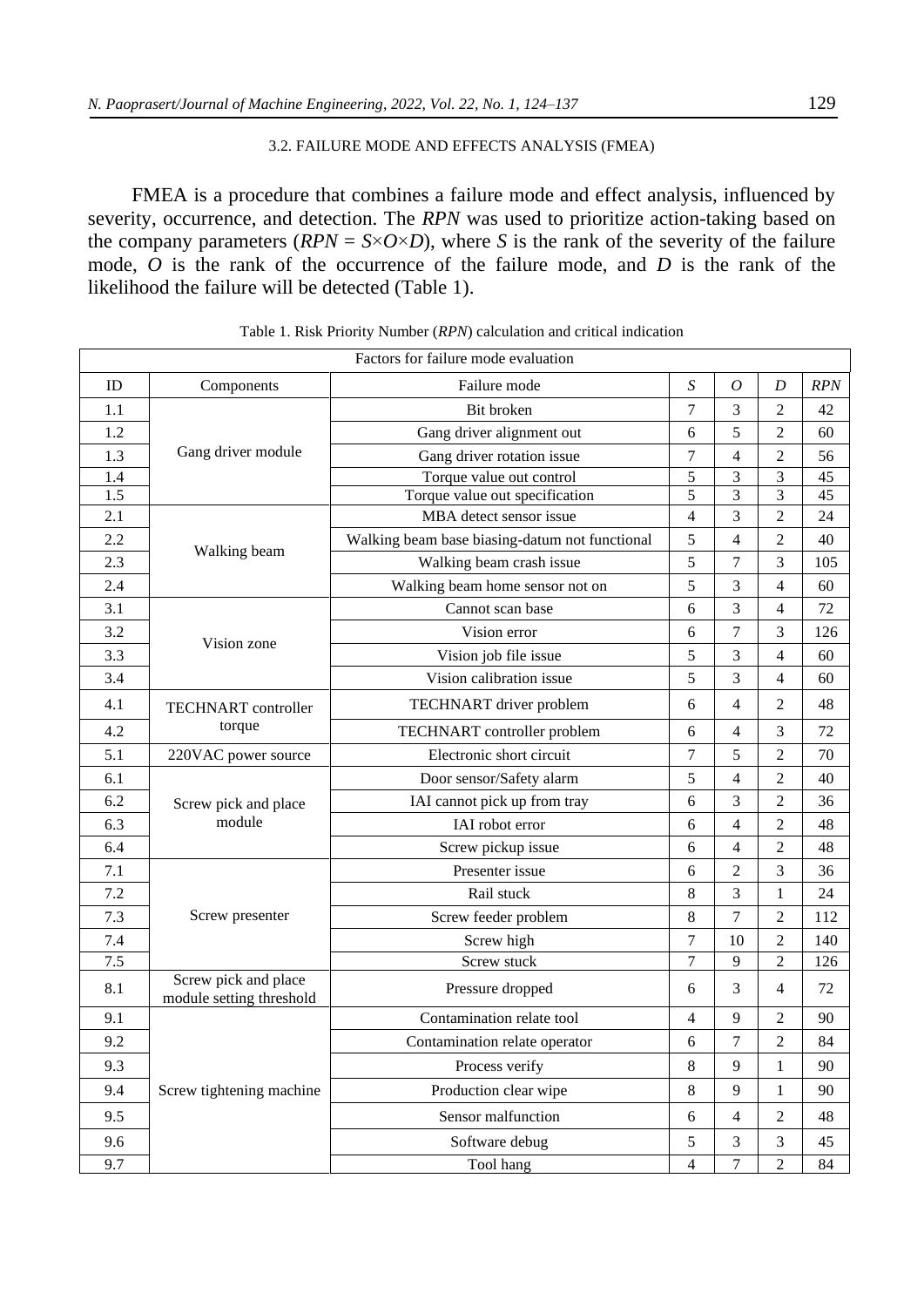|  |  |  | 3.3. FAILURE METRICS AND DOWNTIME ANALYSIS |
|--|--|--|--------------------------------------------|
|  |  |  |                                            |

| Month      | Downtime (hours) | Number of failures | <i>MTBF</i> (hours) | MTTR (min) |
|------------|------------------|--------------------|---------------------|------------|
| July       | 64.7             | 794                | 45.9                | 4.9        |
| Aug        | 57.8             | 740                | 49.8                | 4.7        |
| Sep        | 54.8             | 860                | 54.8                | 3.8        |
| Oct        | 52.3             | 728                | 51.1                | 4.3        |
| <b>Nov</b> | 65.6             | 1045               | 34.8                | 3.8        |
| Dec        | 86.3             | 1212               | 37.3                | 4.3        |
| Jan        | 55.4             | 806                | 45.9                | 4.1        |
| Feb        | 56.3             | 865                | 42.7                | 3.9        |
| Mar        | 51.4             | 898                | 41.5                | 3.4        |
| Apr        | 70.7             | 1186               | 35.3                | 3.6        |
| May        | 31.9             | 549                | 70.0                | 3.5        |
| June       | 35.6             | 848                | 56.9                | 2.5        |

Table. 2. Relation between downtimes, number of failures, *MTBF* and *MTTR* of screw-tightening machine on monthly basis

Table 2 depicts the monthly downtimes, failures, *MTBF*, and *MTTR* of a screwtightening machine in the hard disk drive (HDD) production line from 2020 June to 2021 July. The data show that December and April had the most downtime, with 86.3 and 70.7 hours, respectively. However, the months of May and June had the lowest downtime in the year at around 33 hours. December and April had the most number of failures, with 1212 and 1186, respectively. May had the fewest failures for the year, with 549. After analysing the data, the MTBF for May was noticeably different from the other months and had the highest value of 70 minutes. Overall, there was a slight fluctuation throughout the year. For *MTTR*, the highest repair time of 4.9 minutes was recorded in July, and in the following months this gradually decreased to 2.5 minutes, the lowest repair time of the year.

### 4. RESULTS AND DISCUSSION

### 4.1. ANALYSIS OF FMEA RESULTS

| ID  | <b>Functional Failure</b>                                                                | <b>Failure Mode</b> | <b>Failure Cause</b>                                                                      | <b>Failure Effect</b>                            |
|-----|------------------------------------------------------------------------------------------|---------------------|-------------------------------------------------------------------------------------------|--------------------------------------------------|
| 7.5 | Unable to supply<br>screw to gang driver<br>station                                      | Screw stuck         | Tool error<br>Alignment failure<br>Flow meter failure<br>Pick and place vacuum<br>failure | Production stops                                 |
| 3.2 | Unable to identify,<br>inspect and scan the<br>object to pass through<br>to next station | Vision error        | Camera Len loose<br>Alignment error<br>Machine failure<br>Lighting failure                | Vision angle<br>collapse and<br>production stops |

Table. 3. Top-5 primary failures of screw-tightening machine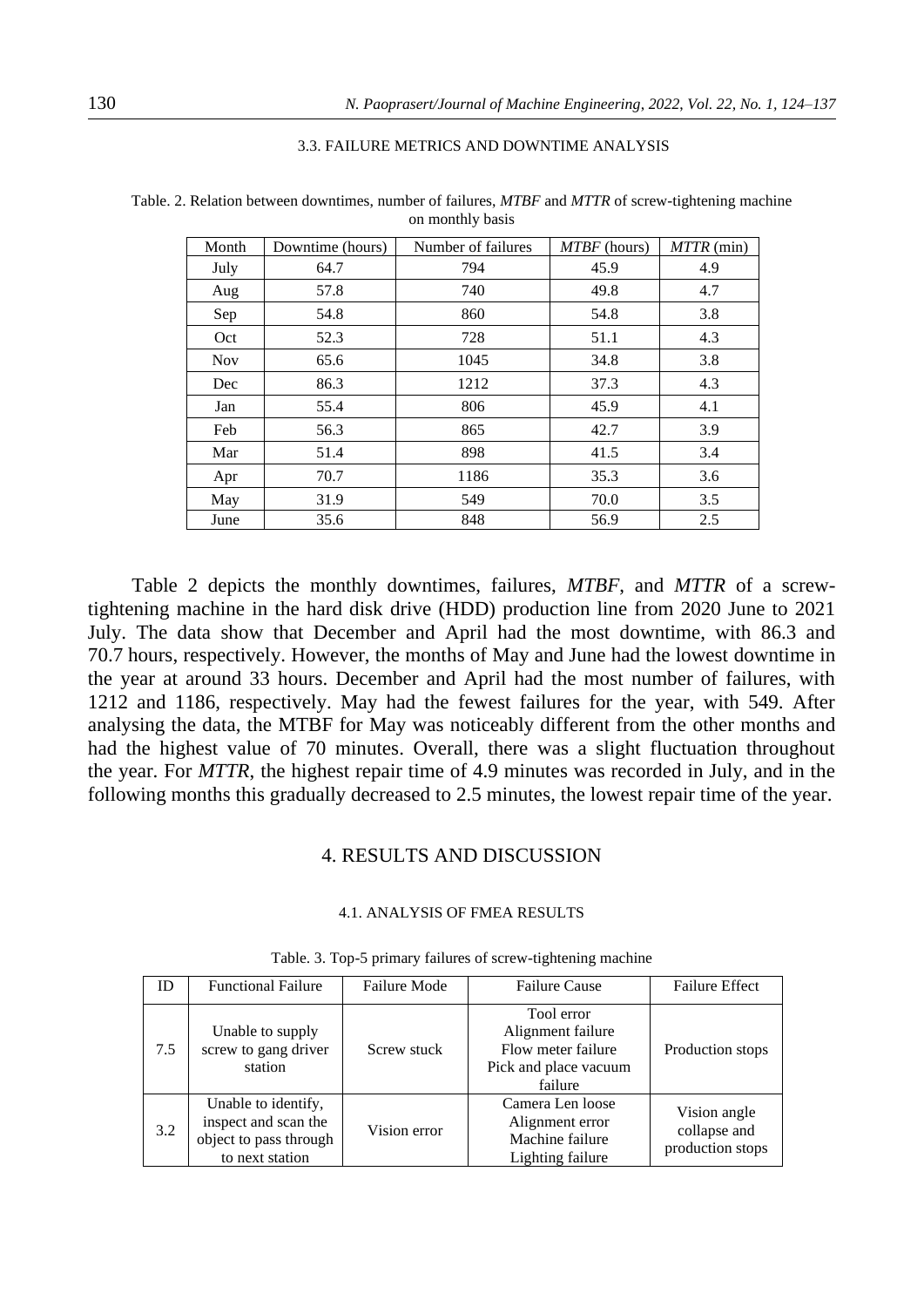| 7.4 | Unable to supply<br>screw to gang driver<br>station                           | Screw high                  | Overload<br>Insufficient force<br>Alignment error                  | Production stops                                       |
|-----|-------------------------------------------------------------------------------|-----------------------------|--------------------------------------------------------------------|--------------------------------------------------------|
| 7.3 | Screw feeder vibrator<br>Screw feeder<br>does not work<br>problem<br>properly |                             | Vibrator issue<br>Alignment error<br>Cable broken                  | Production stops                                       |
| 2.3 | Unable to provide the<br>required speed and<br>cannot transfer HDD            | Walking beam<br>crash issue | Machine motor failure<br>Machine control failure<br>Software error | Walking beam<br>trips consequently<br>production stops |

Table 3 lists the top-5 risk failures by FMEA, ranked by the *RPN*. Based on the company's standard value guideline, we considered high *RPN* risk failures had values greater than 100.

As shown in (Fig. 4), the highest *RPN* of 140 was due to tool error, alignment, flow meter failure, and pick and place vacuum failure with a failure mode of Screw Stuck, resulting in equipment inability to operate and stopped production. The *RPN* for both the Vision Error and Screw High failure modes was 126. Then came issues with screw feeders and walking beams, affecting production directly, with *RPNs* of 112 and 105, respectively.



Fig. 4. Distribution of top-5 failure modes of *RPN*

#### 4.2. INDEX RESULTS BY PRODUCTION LINE

Figure 5 demonstrates the total value of downtime and the number of failures related to the number of lines in a year. Line 3 had the most downtime (208.8 hours) and failures (3,685) and had the worst overall performance throughout the year. Conversely, line 5 had the lowest value of downtime with 158.2 hours and the fewest failures (2,004), indicating the machine was operating effectively and efficiently.

Line 3 had the lowest *MTBF*, which was 30.2 hours, as shown in (Fig. 6), indicating that one piece of equipment on line 3 failed every 30.2 hours. Line 5 had the longest *MTTR* at 62.1 minutes. This index represents the average time it takes to resolve a problem. Thus,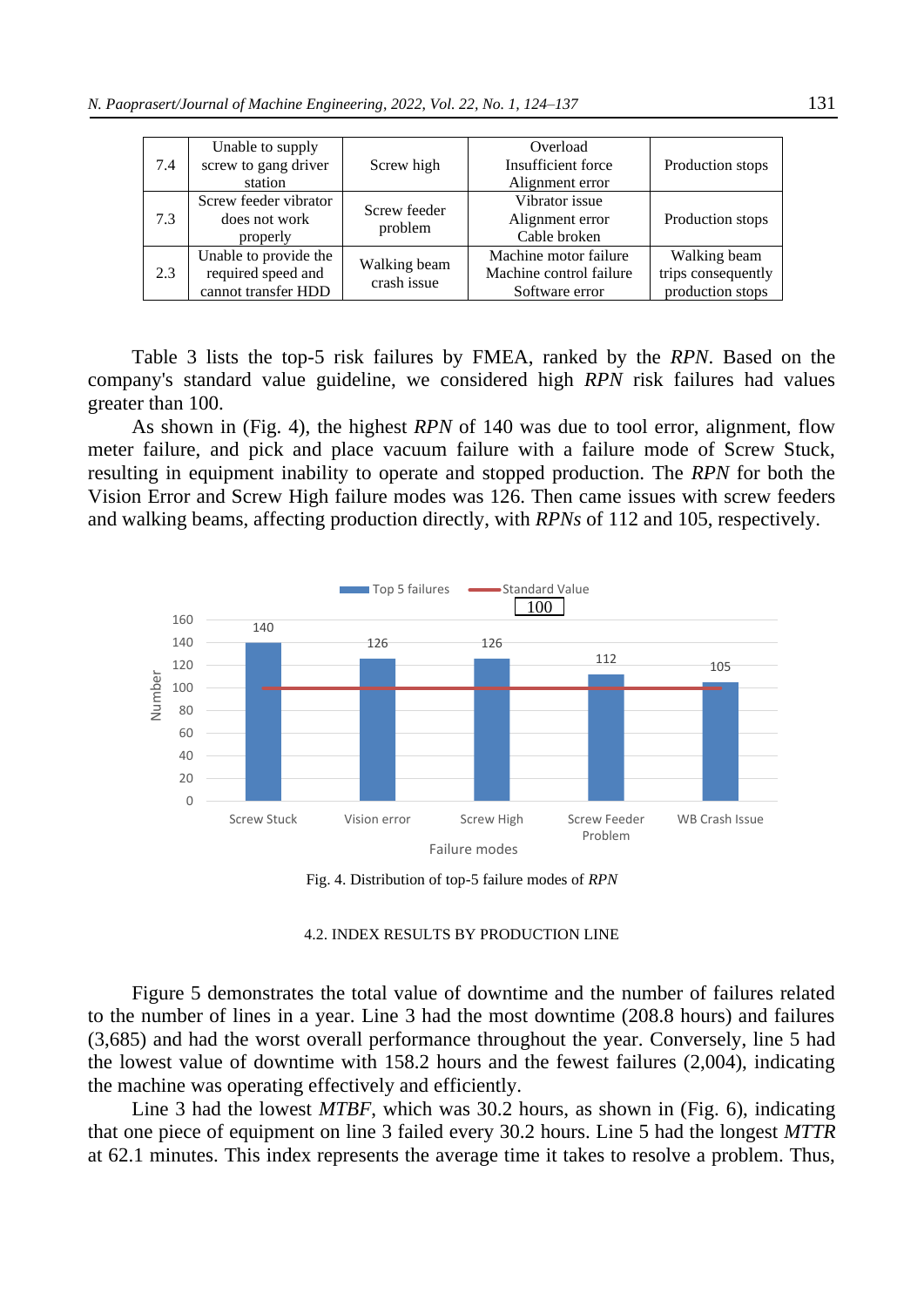line 3 had the poorest overall performance, reliability, and availability of all the production lines. On the other hand, Line 5 had the highest reliability and performance throughout the year.



Fig. 5. Distribution of downtime and number of failures by production line



Fig. 6. Distribution of *MTBF* and *MTTR* with production lines

#### 4.3. INDEX RESULTS BY FAILURE MODES

According to Fig. 7, the Screw Stuck downtime and occurrence were the highest, with 6,119.8 minutes of downtime and 3,215 failures, respectively. Screw High failure was the second most common, accounting for 3,955.5 minutes of downtime and 1,292 failures. The following failures of screw feeder problem, vision error and WB crash issue had a significantly impact on the machine and production lines as well.

The percentage of failure breakdowns in the screw tightening machine is shown in Fig. 8. Based on the 33 failure modes, Screw Stuck data had the highest percentage. Overall, the top-five failures were the most significant downtime and occurrences, accounting for nearly half of the breakdowns in one year.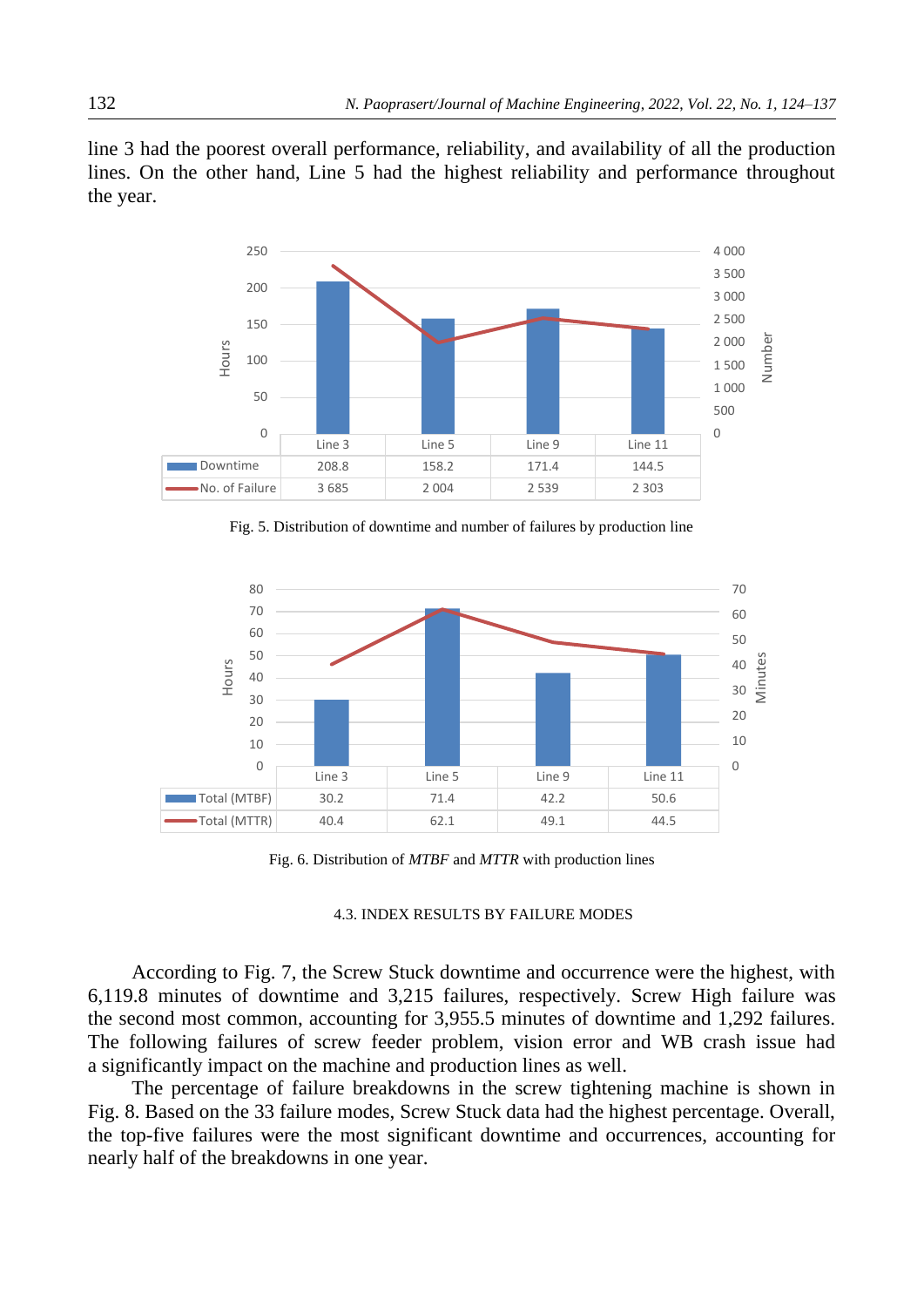

Fig. 8. Relation between % of downtime and % of failure

Figure 9 clearly shows that the *MTBF* value for Screw Stuck was the lowest (2.7 hours) and it was the key failure reducing *MTBF*. This indicated that in this set of machines, a failure occurred every 2.7 hours on average. In terms of *MTTR*, the data showed that the WB Crash Issue required an average of 5.2 minutes to repair when a failure occurred.



Fig. 9. Relation between *MTBF* and *MTTR*

#### 4.4. DISCUSSION

By analysing the hard disk drive production line of the screw-tightening machine, several problems and opportunities for improvement plans could be identified. In order to prevent potential accidents and improve safety in industrial processes, systematic safety management is required. Furthermore, performing preventive maintenance can reduce the likelihood of equipment defects and their consequences. Our findings demonstrated that,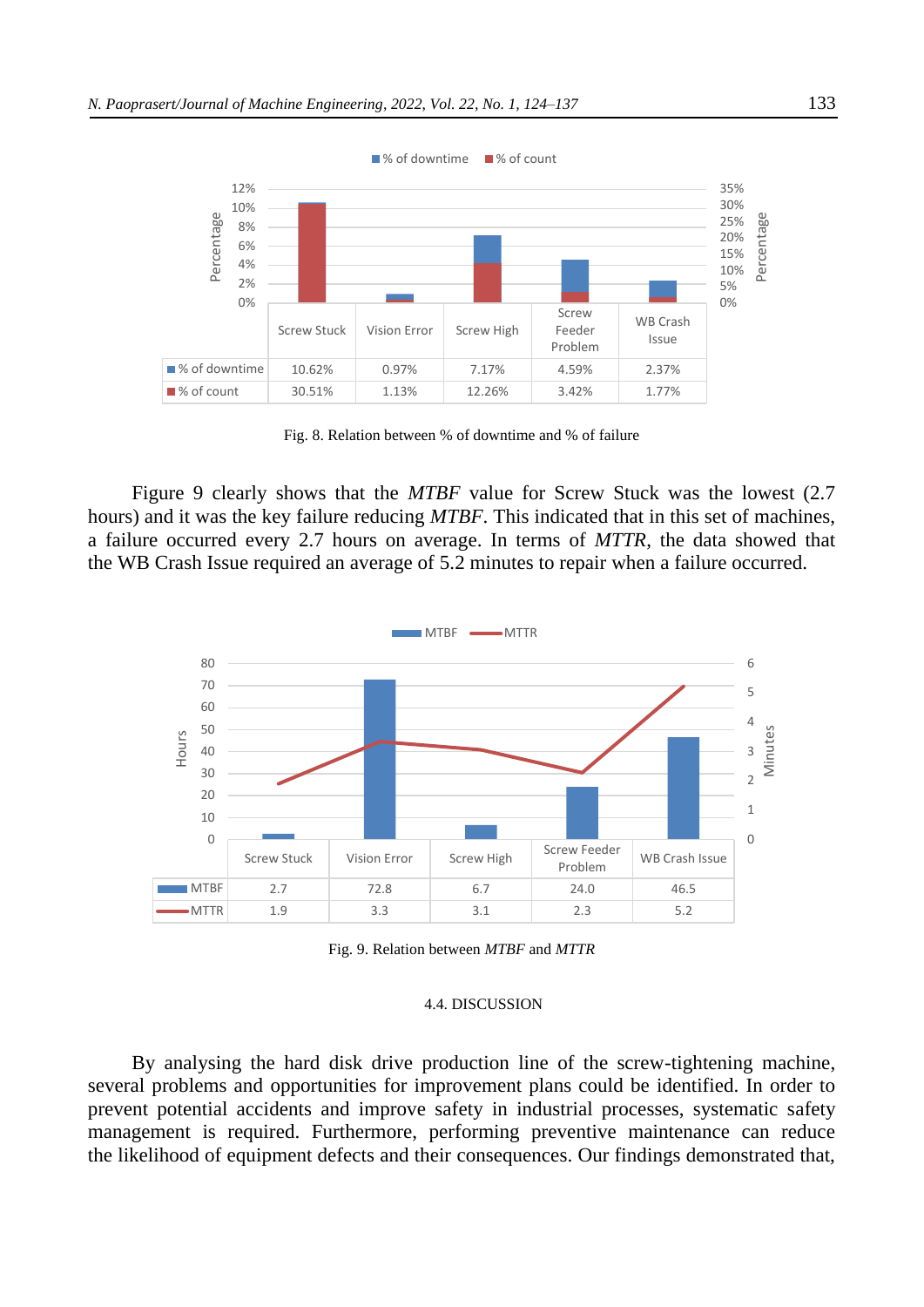when compared to other risk assessment methods, FMEA can allowed the identification of various factors that could create an accident or stop an operating phase and identify more risks. In the current operating context, the following preventive maintenance are assigned for the improvement study of the HDD production system of the screw tightening machine. When there is a need to redesign or modify an item, an effective PM task that will reduce the probability of failure to an acceptable level is required.

Table 4 shows how preventive maintenance was implemented by proceeding through the following stages: monthly calibration, screw feeder and screw pick and place module, screw presenter module, gang screw head module, gang vacuum module, general cleaning, and safety check. These stages ensured that the proposed goals were met and reduced the problems of interference caused by process breakdowns. Table 5 details the corrective and repair actions taken in response to the top-5 primary failures of screw tightening machine as determined by the 5M1E analysis method. Table 6 presents a maintenance plan and the results of a proposed maintenance action in a screw tightening machine. The result shows that the top-5 failures of RPN value were reduced from over 100 to under 100 in screw tightening machine of HDD production.

| No.            | Description                                                                |      |                  | Condition before |       |  |  |  |  |
|----------------|----------------------------------------------------------------------------|------|------------------|------------------|-------|--|--|--|--|
|                | <b>Monthly calibration</b>                                                 | Pass | Fail             | Rect.            | Pend. |  |  |  |  |
| 1              | Inspect switches and LEDs                                                  |      |                  |                  |       |  |  |  |  |
| $\overline{2}$ | Robot teach points                                                         |      |                  |                  |       |  |  |  |  |
| 3              | Pick position                                                              |      |                  |                  |       |  |  |  |  |
| 4              | Placement position                                                         |      |                  |                  |       |  |  |  |  |
| 5              | Torque calibration, setup at TECHNART & confirm by MQE<br>resultant torque |      |                  |                  |       |  |  |  |  |
| 6              | Ensure the following are properly connected:                               | Pass | Fail             | Rect.            | Pend. |  |  |  |  |
|                | 1. House vacuum                                                            |      |                  |                  |       |  |  |  |  |
|                | 2. Compressed air                                                          |      |                  |                  |       |  |  |  |  |
|                | 3. Power supply                                                            |      |                  |                  |       |  |  |  |  |
|                | Screw feeder and screw pick and place module                               |      | Condition before |                  |       |  |  |  |  |
|                | Ensure below not worn off or damaged, replace when required.               | Pass | Fail             | Rect.            | Pend. |  |  |  |  |
| $\mathbf{1}$   | Screw feeder track                                                         |      |                  |                  |       |  |  |  |  |
| $\overline{2}$ | Screw vacuum nozzle                                                        |      |                  |                  |       |  |  |  |  |
| 3              | Screw feeder indexing plate                                                |      |                  |                  |       |  |  |  |  |
| 4              | Vacuum filter                                                              |      |                  |                  |       |  |  |  |  |
| 5              | Flow sensor                                                                |      |                  |                  |       |  |  |  |  |
|                | <b>Screw presenter module</b>                                              |      |                  | Condition before |       |  |  |  |  |
|                | Ensure below not worn off or damaged, replace when required.               | Pass | Fail             | Rect.            | Pend. |  |  |  |  |
| $\mathbf{1}$   | Presenter nest                                                             |      |                  |                  |       |  |  |  |  |
| $\overline{2}$ | Presence sensor                                                            |      |                  |                  |       |  |  |  |  |
| 3              | Purge bin collector (remove all screws in it)                              |      |                  |                  |       |  |  |  |  |
|                | <b>Gang screw head module</b>                                              |      |                  | Condition before |       |  |  |  |  |
|                | Ensure below not worn off or damaged, replace when required.               | Pass | Fail             | Rect.            | Pend. |  |  |  |  |
| $\mathbf{1}$   | Verify vacuum nozzle are correctly aligned to gage on walking<br>beam.     |      |                  |                  |       |  |  |  |  |
| 2              | Vacuum filter                                                              |      |                  |                  |       |  |  |  |  |

Table. 4. Preventive maintenance of screw-tightening machine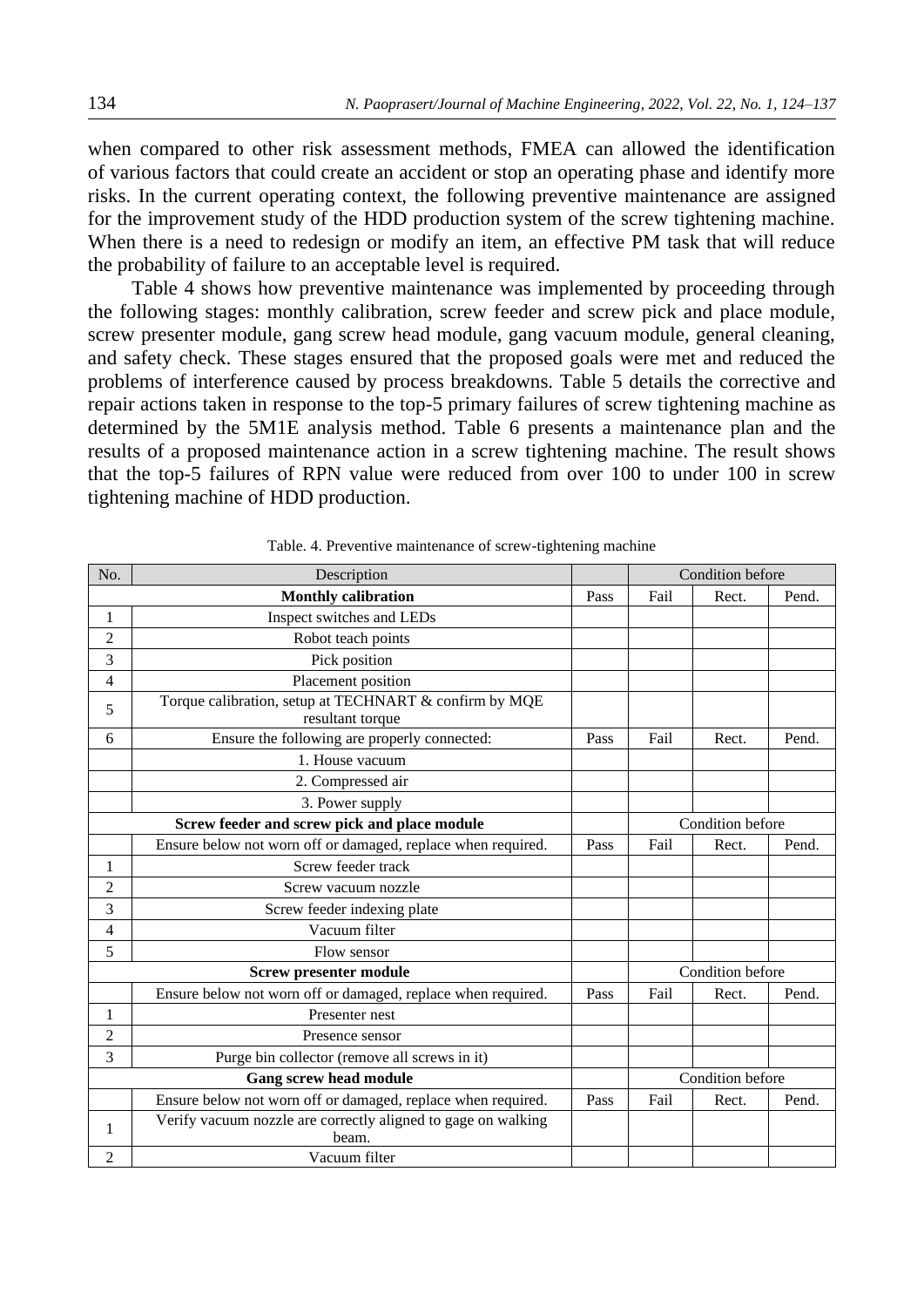| 3              | Flow sensor                                                            |       |          |                  |        |
|----------------|------------------------------------------------------------------------|-------|----------|------------------|--------|
| $\overline{4}$ | Guide pins                                                             |       |          |                  |        |
| 5              | Loss motion module                                                     |       |          |                  |        |
| 6              | Screw finder                                                           |       |          |                  |        |
|                | Gang vacuum module                                                     |       |          | Condition before |        |
|                | Ensure below not worn off or damaged, replace when required.           | Pass  | Fail     | Rect.            | Pend.  |
| 1              | Verify vacuum nozzle are correctly aligned to gage on walking<br>beam. |       |          |                  |        |
| 2              | Air cylinder                                                           |       |          |                  |        |
| 3              | Vacuum nozzle                                                          |       |          |                  |        |
|                |                                                                        |       |          |                  |        |
|                | <b>General cleaning</b>                                                | Clean | Particle | Adhesive         | Grease |
| 1              | Walking beam                                                           |       |          |                  |        |
| $\overline{c}$ | screw feeder / indexing plate                                          |       |          |                  |        |
| 3              | screw pick and place nozzle, presenter / gang screw head               |       |          |                  |        |
|                | <b>Safety check</b>                                                    | Pass  | Fail     | Rect.            | Pend   |
| 1              | Ensure all guards or cover installed, mountings are secured            |       |          |                  |        |
| $\overline{2}$ | Electrical and pneumatic power shall be de-energized (cut-off)         | Pass  | Fail     | Rect.            | Pend   |
|                | a) Emergency machine off (EMO) is pressed<br>b) Guard doors open       |       |          |                  |        |

## Table. 5. Corrective action of top-5 primary failures of screw-tightening machine

| ID  | Failure<br>mode | Corrective action                                                                                                             |         |  |  |
|-----|-----------------|-------------------------------------------------------------------------------------------------------------------------------|---------|--|--|
|     |                 | Clear screw from rail, set alignment rail screw feeder and test pickup screw.                                                 |         |  |  |
|     |                 | Remove screw rotary, set alignment pick and place, pick ID singulator and place<br>presenter.                                 |         |  |  |
|     | Screw           | Adjust sensor alignment pick up presenter and adjust control speed screw feeder.                                              |         |  |  |
| 7.5 | stuck           | Recheck vacuum pick and place, vacuum presenter, reset TSM and recheck main air<br>pressure.                                  | Machine |  |  |
|     |                 | Teach point position place screw at lower presenter and rewiring tube screw vacuum<br>upper presenter new.                    |         |  |  |
|     |                 | Change part upgrade rail (screw stuck rail often), set alignment screw feeder, set<br>alignment driver, instruct 3 point new. |         |  |  |
|     | Vision<br>error | Set alignment walking beam zone and confirm vision.                                                                           |         |  |  |
|     |                 | Copy file interface vision and remove picture from drive.                                                                     |         |  |  |
|     |                 | Reset new load job file vision.                                                                                               |         |  |  |
| 3.2 |                 | After door safety alarm, vision error, action restart 24V direct current and reconnect<br>vision.                             | Machine |  |  |
|     |                 | Camera lens loose and tighten camera lens.                                                                                    |         |  |  |
|     |                 | Adjust light source, calibrate vision, confirm EEF NC.                                                                        |         |  |  |
|     |                 | Turn on breaker I/O, Reset RT, set alignment screw driver and run again.                                                      |         |  |  |
|     | Screw           | Confirm walking beam, set alignment position torque screw from gage, set alignment<br>TECHNART driver and adjust encoder.     |         |  |  |
| 7.4 | high            | Set alignment part screw for driver, set alignment screw feeder, and set alignment<br>bias.                                   | Man     |  |  |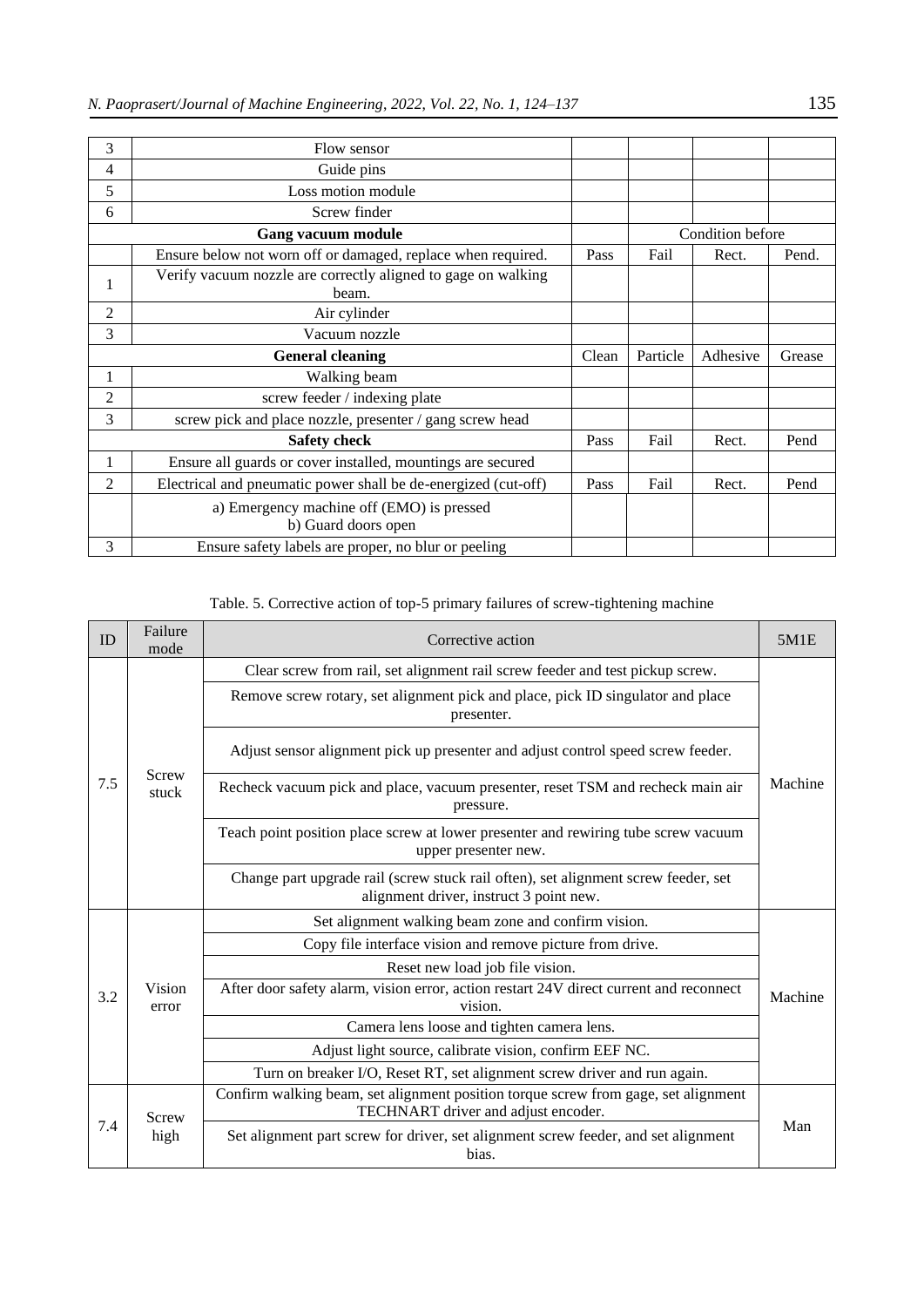|     |                 | Set alignment gang driver and change collar walking beam datum X, Y and confirm<br>gage NC.                                                                                                                 |         |
|-----|-----------------|-------------------------------------------------------------------------------------------------------------------------------------------------------------------------------------------------------------|---------|
| 7.3 | Screw<br>feeder | Check screw feeder, check vibrator amp, check wiring, check small connect vibrator<br>to screw feeder, and check big connect lifter screw feeder. (Cause: wiring big connect<br>for lifter loose, rewiring) | Machine |
|     | problem         | Change screw feeder, set alignment singulator and control speed screw feeder<br>alignment pick up screw.                                                                                                    |         |
|     |                 | Clear screw at screw feeder and check screw feeder cable connector.                                                                                                                                         |         |
|     |                 | Set alignment walking beam lifter and confirm walking beam bias.                                                                                                                                            |         |
|     | Walking         | Software debug. (reboot monitor and reset)                                                                                                                                                                  |         |
| 2.3 | beam<br>crash   | Change screw lock lifter and confirm pick position.                                                                                                                                                         | Machine |
|     | issue           | Instruct pick and place transfer, reset walking beam, restart and run.                                                                                                                                      |         |
|     |                 | Repair lift to teach pick - place position.                                                                                                                                                                 |         |

Table. 6. Maintenance plan and action result of top-5 primary failures of screw-tightening machine

| ID  | Failure<br>modes                  | Seve-<br>rity | Occur-<br>rence | Detec-<br>tion | <b>RPN</b><br>score | Maintenance plan                                                                                                                                                                                                                                           |
|-----|-----------------------------------|---------------|-----------------|----------------|---------------------|------------------------------------------------------------------------------------------------------------------------------------------------------------------------------------------------------------------------------------------------------------|
| 7.5 | Screw<br>stuck                    | 5             | 8               | $\overline{2}$ | 80                  | Define preventive maintenance period and cleaning frequently.<br>Implement obstruction detection failure.<br>Add screw obstruction feature.                                                                                                                |
| 3.2 | Vision<br>error                   | 6             | 5               | 2              | 60                  | Need to develop vision capability to detect correct notch for<br>disk clamp supplier.<br>Material: review critical dimensions, related to vision capability,<br>between disk clamp suppliers and request for improvement. (e.g.<br>make surface finishing) |
| 7.4 | Screw<br>high                     | 6             | 6               | 2              | 72                  | Define high obstruction by using check sheet and gauge setup.<br>Need to define preventive maintenance action and period.<br>Implement obstruction detection failure.                                                                                      |
| 7.3 | Screw<br>feeder<br>problem        | 5             | 6               | $\mathfrak{D}$ | 60                  | Add item in check sheet and screw obstruction feature.<br>Resolve incomplete information sent to manufacturing control.<br>Remove screw feeder, clear screw under screw feeder and<br>realign screw feeder.                                                |
| 2.3 | Walking<br>beam<br>crash<br>issue | 5             | 4               | 3              | 60                  | Generate procedure to setup walking beam.<br>Upgrade walking beam mechanism to rev.04 for all<br>production line.<br>Walking beam damage check sheet and gauge setup.                                                                                      |

## 5. CONCLUSION

In this paper, an overall analysis was made of the initial condition of the production line, where the main problems and failures were identified by applying several tools such as the FMEA, *RPN*, *MTBF*, and *MTTR*. The FMEA was used to identify the main components, classify failures, and assess risk in the hard disk drive production line. Then, the *RPN* was calculated based on the risk impact, likelihood, and detection. The screw-tightening machine identified 33 failures, five of which were major. The top-5 failures were chosen based on the *RPN*, being greater than 100. The screw-tightening machines on the four production lines had approximately 683 hours of downtime in one year. Screw Stuck failure had the most severe effect on breakdown and was the most serious issue for the screw